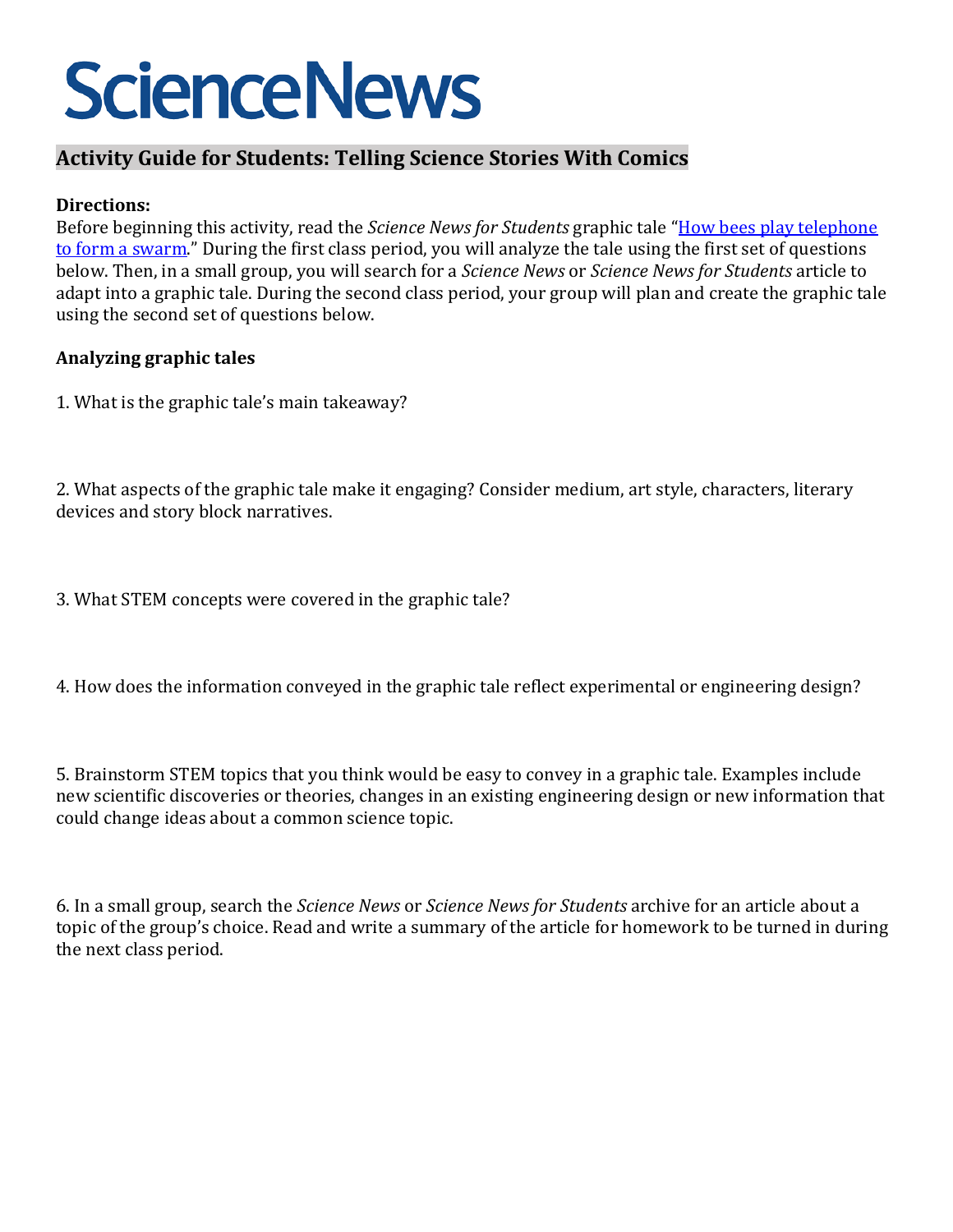#### **Plan your own graphic tale**

1. What article will the graphic tale be based on?

2. Who is doing each task to create the graphic tale? Possible tasks include scripting, making the storyboard and finding or doing the illustrations.

3. What is the graphic tale's main takeaway?

4. What pieces of information are you focusing on from the source article?

5. How are you going to convey that information in a captivating manner?

6. What literary devices do you intend to use?

7. What characters are you going to create?

8. What STEM field will the graphic tale cover?

9. What topic within that field will the graphic tale is being covered?

10. What experimental or engineering design concepts will your graphic tale include?